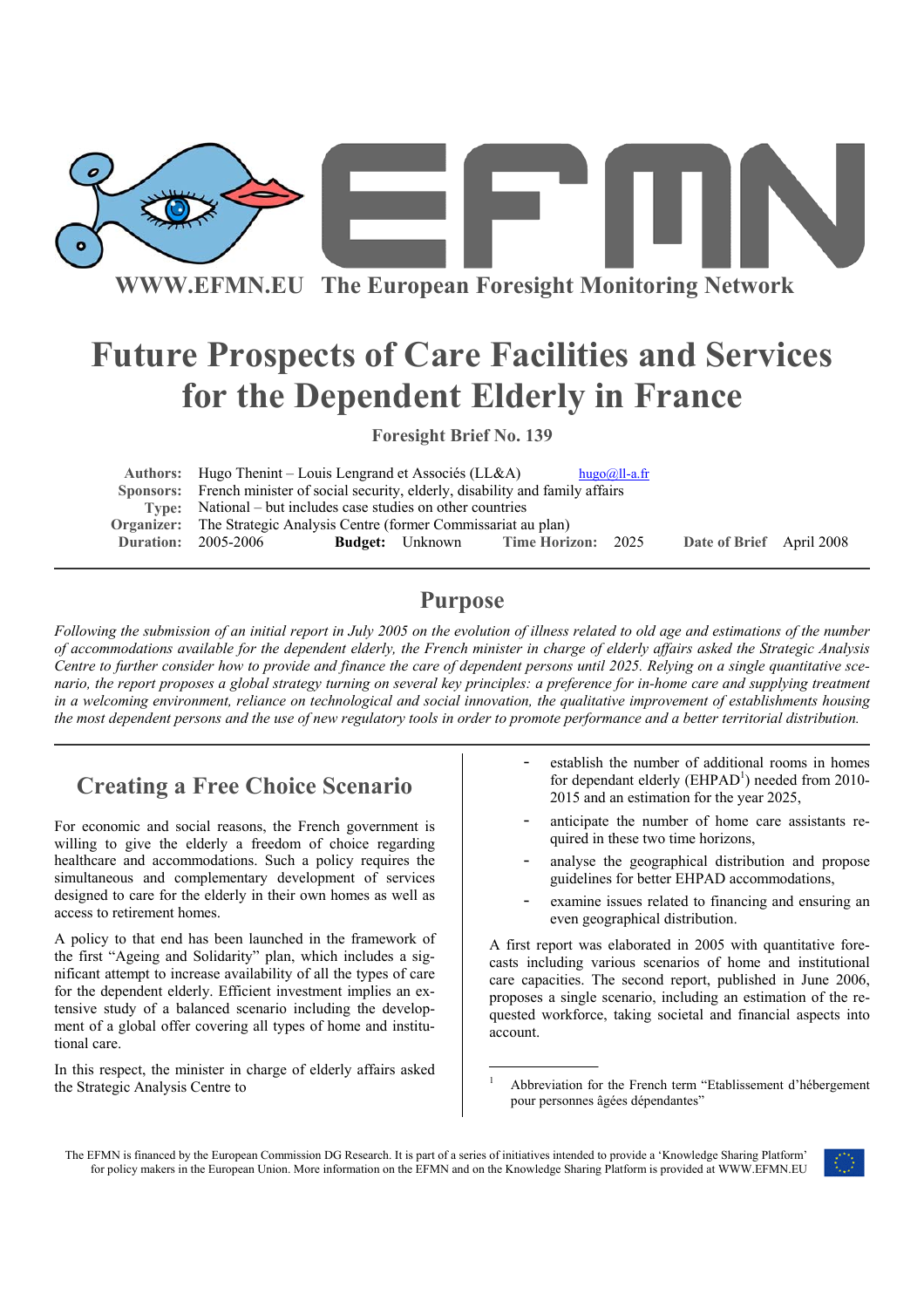### **Developing the Scenarios and Political Options**

Studying the ageing society implies taking different variables into account such as demography, healthcare improvement, the development of people's behaviour and also various political options.

In addition to the Strategic Analysis Centre's staff, the National Institute of Economic Statistics (INSEE), the National Solidarity Fund for Autonomy (CNSA), the health ministry's department of statistics (DREES) and other central administration resources were solicited for this exercise.

#### **First Report: an Extensive Quantitative Analysis**

The first report aimed at exploring possible scenarios for the development of the number of accommodations available for the dependent elderly (EHPAD) for the years 2010, 2015 and 2025. This exercise required the following sequence of calculations:

- elderly population growth,
- the development of the prevalence of dependency within this population,
- the consequences in terms of demand for home and institutional care,
- achievable supply of accommodations and workforce in this sector.

As a result, five scenarios were adopted to reflect different balances between home and institutional care. In addition, each of these scenarios was developed based on two different dependency rates and for three time-horizons.

In order to calculate the respective workforces that would be required for home and institutional care in each case, the team also had to envisage different levels of assistance.

#### **Second Report: Further Exploration of a Single Scenario and Elaboration of Recommendations**

The second report was elaborated by a group of 60 experts from various local and national institutions, universities, hospitals and associations. Their work also relied on the results of an ethnological study carried out in three different homes for dependent elderly.

First, the group conducted an in-depth analysis of a single scenario by distinguishing different levels of dependency and types of skills required for health care and assistance. The results were used to predict the development of the labour market in this sector until 2025.

Workshops were then organised in order to arrive at recommendations on how to conceive future homes for dependent elderly and optimise the financing of national and local schemes addressing the ageing population.

# **More Intensive Institutional Care for the Most Dependent**

Demographic development is reasonably predictable. The following chart gives a projection of the number of dependent elderly aged 75 and older:  $-1000$ 

|                                                 |      |      |      |      | A TUUU        |
|-------------------------------------------------|------|------|------|------|---------------|
|                                                 | 2005 | 2010 | 2015 | 2025 | 2030          |
| High projection                                 | 682  | 741  | 808  | 920  | $101^{\circ}$ |
| Low projection                                  | 657  | 691  | 732  | 805  | 855           |
| Country Lines Destinio and continue David Lines |      |      |      |      |               |

Source: Insee Destinie, projections Drees-Insee

The first report established five possible scenarios in order to capture the broadest possible range of impacts of population ageing on the caring system:

- Scenario 1 assumed that the current distribution between home care and institutional care would remain constant, thus predicting an increased need for places in rest homes and other care institutions.
- Scenario 2 and 3 planned for an increased recourse to home care: for all elderly, irrespective of the level of dependency prevalence (sc. 2), and for all elderly with the exception of the most dependent (sc. 3). These two scenarios led to a reduced need for specialised accommodations.
- Scenarios 4 and 5 envisaged an increasing recourse to institutional care: for all elderly in scenario 4; for the most dependent only in scenario 5.

Scenarios 2 and 4 were abandoned as too extreme, whereas scenario 3 was chosen as the most efficient and socially satisfactory framework for the future development of the French elderly care scheme.

### **Forecasts on Needs for Accommodations and Human Resources**

In this scenario, the rate of the most dependent elderly benefiting from institutional care is expected to reach 67% by 2010 and then be stabilised. Simultaneously, the rate of less dependent elderly who benefit from home care is expected to rise progressively.

This scenario thus assumes two consequences in terms of accommodations and human resources:

- intensified care in specialised institutions and
- more dense and diversified types of home care.

#### **Needs for Specialised Facilities**

Consequently, with the projected institutional care rates, the report recommends increasing the number of places in specialised facilities up to  $680,000$  in  $2010$  – among them  $610,000$ for the elderly aged 75 and older – and to stabilise this number after 2010.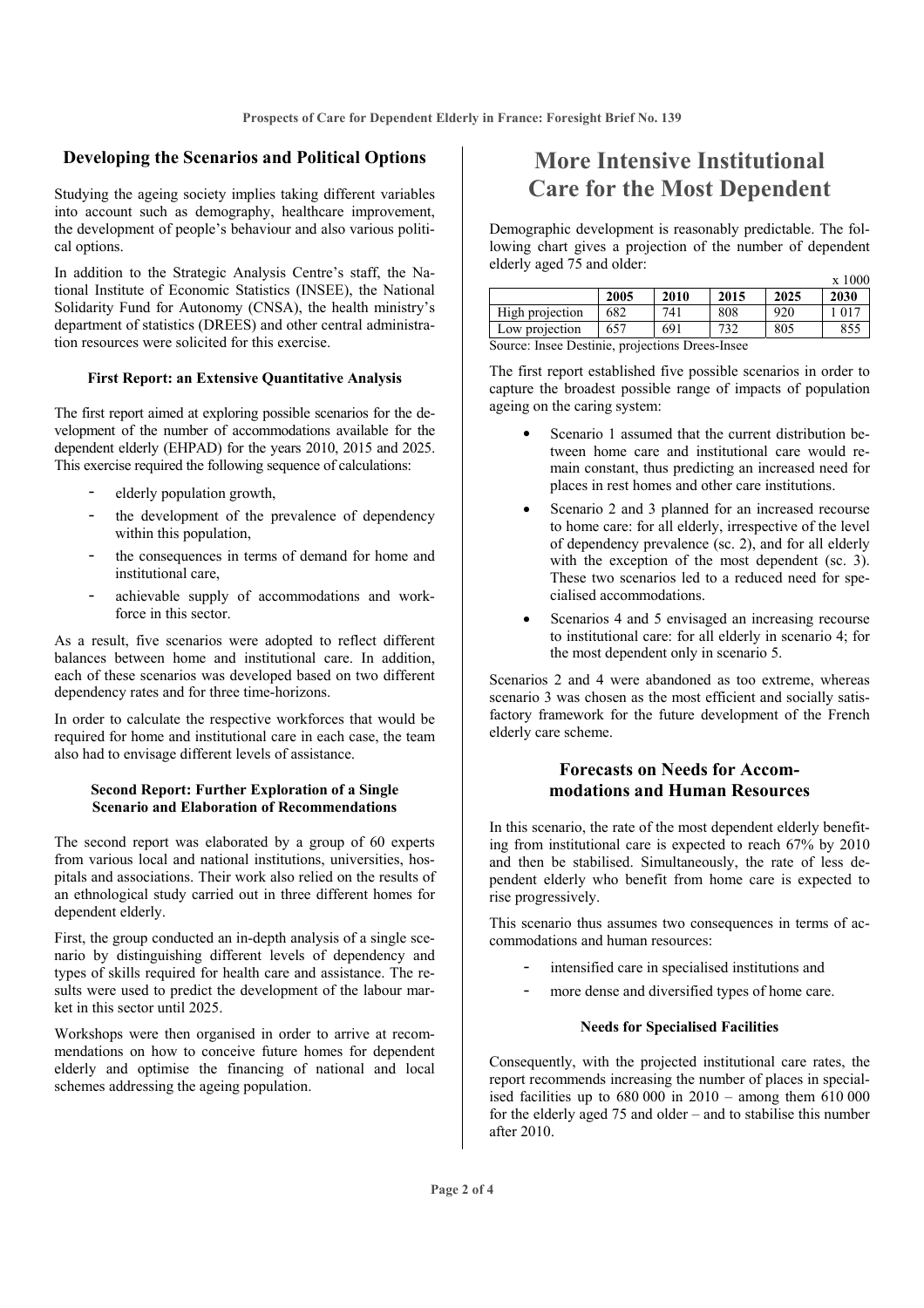The following targets for the distribution of places for the 75+ population show that, even within the institutional care solution, priority is given to temporary, flexible care solutions.

|                                        | 2010    | 2015    | 2025    |
|----------------------------------------|---------|---------|---------|
| Little medicalised ac-<br>commodations | 90 000  | 90 000  | 90 000  |
| <b>EHPAD</b>                           | 420 000 | 402 000 | 392 000 |
| Long-stay hospital ac-<br>commodations | 60 000  | 60 000  | 60 000  |
| Temporary accommoda-                   | 40 000  | 58 000  | 68 000  |
| tions                                  |         |         |         |
| Total                                  | 610 000 | 610 000 | 610 000 |

Reaching these targets implies various actions: a sustained effort to create new places by 2010, but also withdrawing licences from obsolete structures and converting some nonspecialised accommodations into EHPAD.

#### **Increased Need for Institutional and Home Care Personnel**

The population in specialised institutions can thus be expected to increase by 2010 and be comparatively more dependent than it currently is. These two trends justify the need for a drastic increase in personnel in these institutions. The report team has chosen to rely on two projections in terms of supervision rates (number of staff per 100 residents):

- a low projection: from 57.4 in 2003 to 75.7 in 2025,
- a high projection: from 57.4 in 2003 to 81.4 in 2025.

As regards home care, the growing share of elderly people who would benefit from this solution implies that the need for staff in the medical, paramedical and social home care sector will also clearly increase.

In the current situation, each dependent person benefits from an average assistance volume of 150 hours per month (the calculation is based on the French dependence allocation distribution). The report team suggests increasing this average volume by 55% by 2025. It must be noted that these projections are based on the assumption that the help currently received by the elderly from their relatives will remain constant, which is all but certain.

|                                    | 2005    | 2010               | 2015    | 2025      |  |  |  |
|------------------------------------|---------|--------------------|---------|-----------|--|--|--|
| Low institutional care projection  |         |                    |         |           |  |  |  |
| Institut.-care staff               | 233 400 | 279 900            | 296 700 | 315 500   |  |  |  |
| Home-care staff                    | 375 600 | 415 500            | 501 400 | 739 500   |  |  |  |
| <b>Total</b>                       | 608 900 | 798 100<br>695 400 |         | 1 055 000 |  |  |  |
| High institutional care projection |         |                    |         |           |  |  |  |
| Institut.-care staff               | 233 400 | 290 000            | 313 800 | 333 000   |  |  |  |
| Home-care staff                    | 375 600 | 415 500            | 501 400 | 739 500   |  |  |  |
| <b>Total</b>                       | 608 900 | 705 500            | 815 200 | 1 072 500 |  |  |  |

Need for institutional and home care staff 2005-2025:

In terms of job creation, in total, 342 000 to 360 000 positions will be available in this sector over the next ten years, which represents 4,6% of all available positions in the French economy (this includes net creations and replacements after retirement). Net job creation in the elderly care sector alone can be

expected to account for 11% of new jobs in France over the same period.

### **Guidelines for Better EHPAD Accommodations: Diversification and Territorial Distribution**

#### **The Social Background to the Free Choice Scenario**

The target population (aged 85+, 2015-2020) forms a very different social group from today's elderly. The current babyboomers are more individualistic; they have developed an identity of active (and exigent) consumers, are geographically and professionally mobile and are used to actively deciding upon matters affecting the course of their lives. These features will have to be taken into account in drawing up tomorrow's care system and the care accommodations it is to provide. This system and the related accommodations will have to

- answer a broad diversity of needs and thus provide an equally broad diversity of adapted services and
- take into account a diversity of life territories, values and cultures, and thus be equitably distributed geographically to allow the elderly to maintain their life habits.

An EHPAD should ultimately provide its residents with all needed services and assistance, while being a true living place in the full sense of the word. This includes several objectives, which have some technical impacts.

#### **Supporting a Project for Life and Maintaining Social Life**

- Project for life: EHPAD should be conceived so as to allow the residents to further develop and not to simply "end their lives". This includes preserving their freedom in terms of time and space organisation, favouring creativity and encouraging autonomy.
- Social life: Residents should be encouraged and supported in the perpetuation of their social life through the preservation of family links. This means that exchanges between the residents and the exterior should be encouraged (vicinity, city, village etc.)

#### **EHPAD's Projected Features to Answer these Needs**

Localisation elements

- The geographical distribution of EHPADs should allow residents to remain in the vicinity of their former place of residence in order to facilitate preserving their family and social links.
- EHPAD's localisation should ensure a social openness: opportunities for the residents to leave the facility and have access to a city or village.

Technical features

Space organization in EHPAD should provide the residents with private, intimate spaces as well as with community spaces.